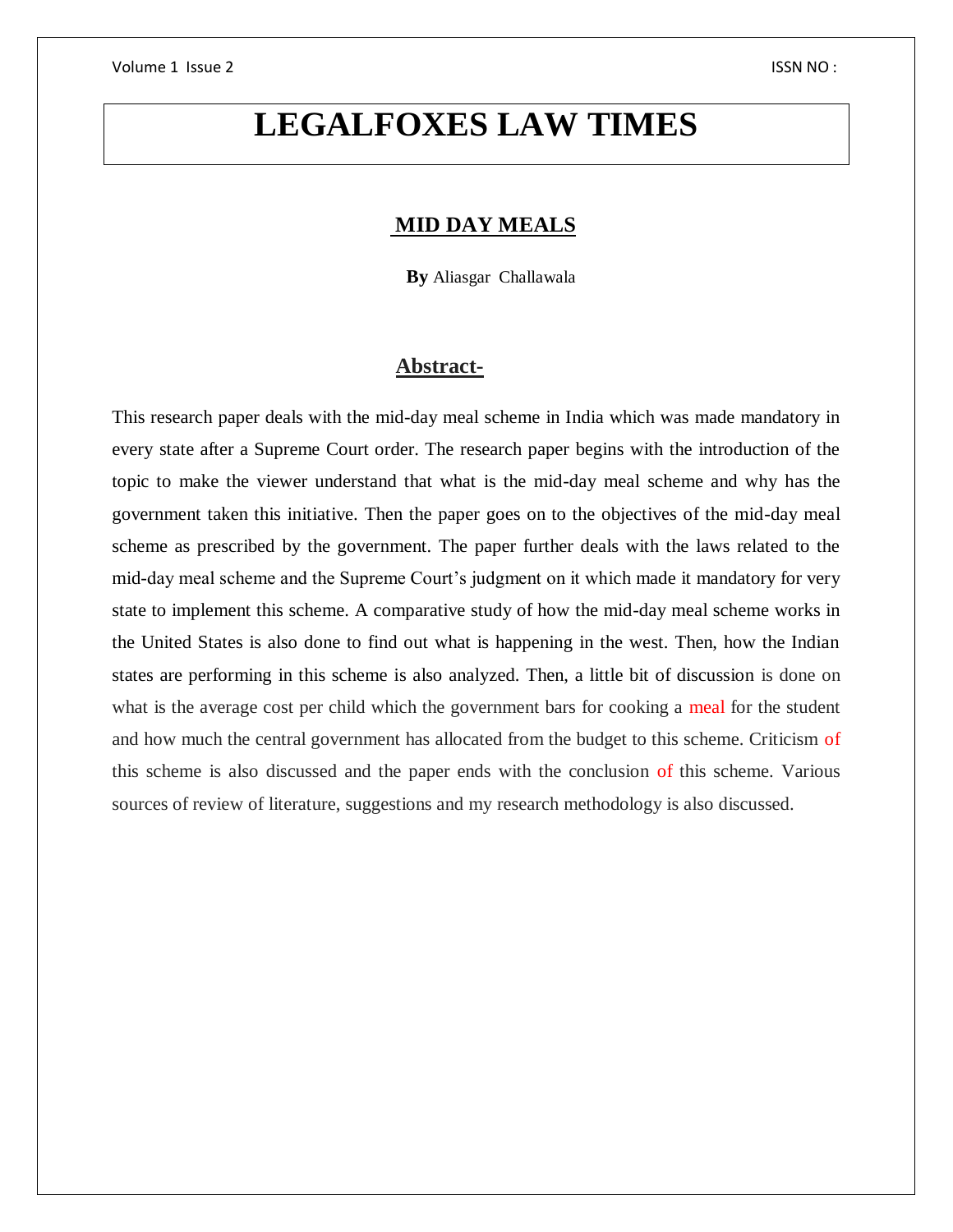$\overline{a}$ 

#### **Introduction-**

The Indian government with an aim of" enhancing the enrolment, retention and attendance of the students and simultaneously improving the nutritional intake of the children, started the National Program of Nutritional Support to Primary Education (NP-NPSE) as a central scheme on 15<sup>th</sup> of August, 1995.

"In 2001, MDMS turned into a cooked Mid –Day Mal scheme under which each kid in each government and government supported grade school was to be served a readied mid- day meal with a base substance of 300 calories of energy and 8-12 grams protein for each day for at least 200 days. The scheme was reached out in 2002 to cover not just kids concentrating in government, government supported and neighborhood body schools, but also to youngsters concentrating in education guarantee schemes (EGS) and ALTERNATIVE and INNOVATIVE EDUCATION (AIE) focusedschools.

In September 2004, the scheme was reconsidered to accommodate central assistance for cooking cost @rs1 for every student for each school day to take acre of pulses, vegetable cooking oil, condiments fuel and wages and compensation payable to faculty or sum payable to organization answerable for cooking.

InOctober 2007, the scheme was reached out to cover students of upper primary classes ( from class VI-VIII) concentrating in 3,479 educationally backward blocks (EBBs) and the name of the scheme was changed from "National Support to Primary education" to National Programme of mid-day meal in schools. The nourishing standard for upper primary class was fixed at 700 calories and 20 grams of protein. The scheme was stretched out to all territories all over the nation. The scheme was extended in April 2008 to madrasas supported under  $SSA<sup>1</sup>$ .

<sup>&</sup>lt;sup>1</sup> Indian government website by human resource development ministry<https://mhrd.gov.in/mid-day-meal>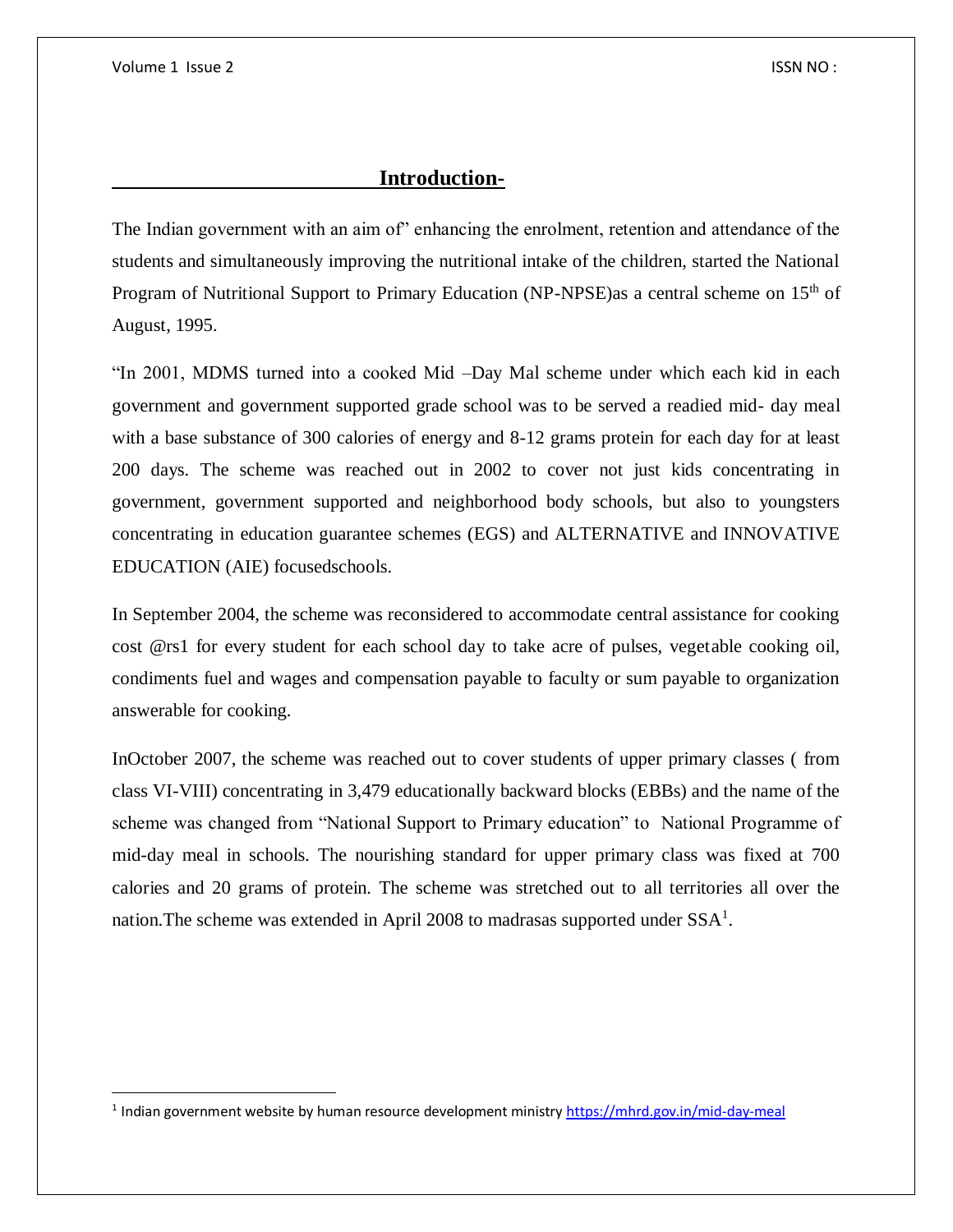#### **Objectives of mid –day scheme-**

- 1. To improve the education of all children by improving the nutritional status of children which reduces the overall malnutrition<sup>2</sup>.
- 2. Attraction of kids from impeded areas, particularly young girls from Dalits and Adivasi clans to class, along these lines expanding participation, decreasing dropout rates and advancing girlsstrengthening through education.
- 3. To promote togetherness and secularism among the various students from different backgrounds studying in these schools.

# **Laws related to mid-day meal scheme under Mid-Day Meal Rules, 2015 Under National Food Security Act, 2013-**

Thecentral"Government advised 'Mid-day meal Rules, 2015' on September 30th, 2015. The National Food Security Act, 2013 (NFSA, 2013) contains arrangements identified with welfare plans including Mid-Day Meal Plan. As per the arrangements of the Act, the Ministry of HRD has concluded the MDM Rules after discussion with the States and other related government Services. The standards will be known as mid-day meal Rules, 2015 and will be effected from the date of notice in the gazette of India. The Guidelines include temporary usage of different supports accessible with the school for MDM; Food security allowance to be paid to recipients if there should be an occurrence of non-supply of meals for indicated reasons; and month to month testing of meals on an random premise by authorized Labs to check its quality. Further, the Principles additionally give that concernedState Governments will fix obligation on the individual or organization if suppers are not given on 3 sequential school days or 5 days in a month. These principles and their effective compliance by actualizing offices in the States will guarantee better normality in serving mid-day meals in schools and furthermore improve nature of the meals just as in general

 $\overline{a}$ 

<sup>2</sup> Annamrita NGO websit[e https://annamrita.org/our-work.php](https://annamrita.org/our-work.php) .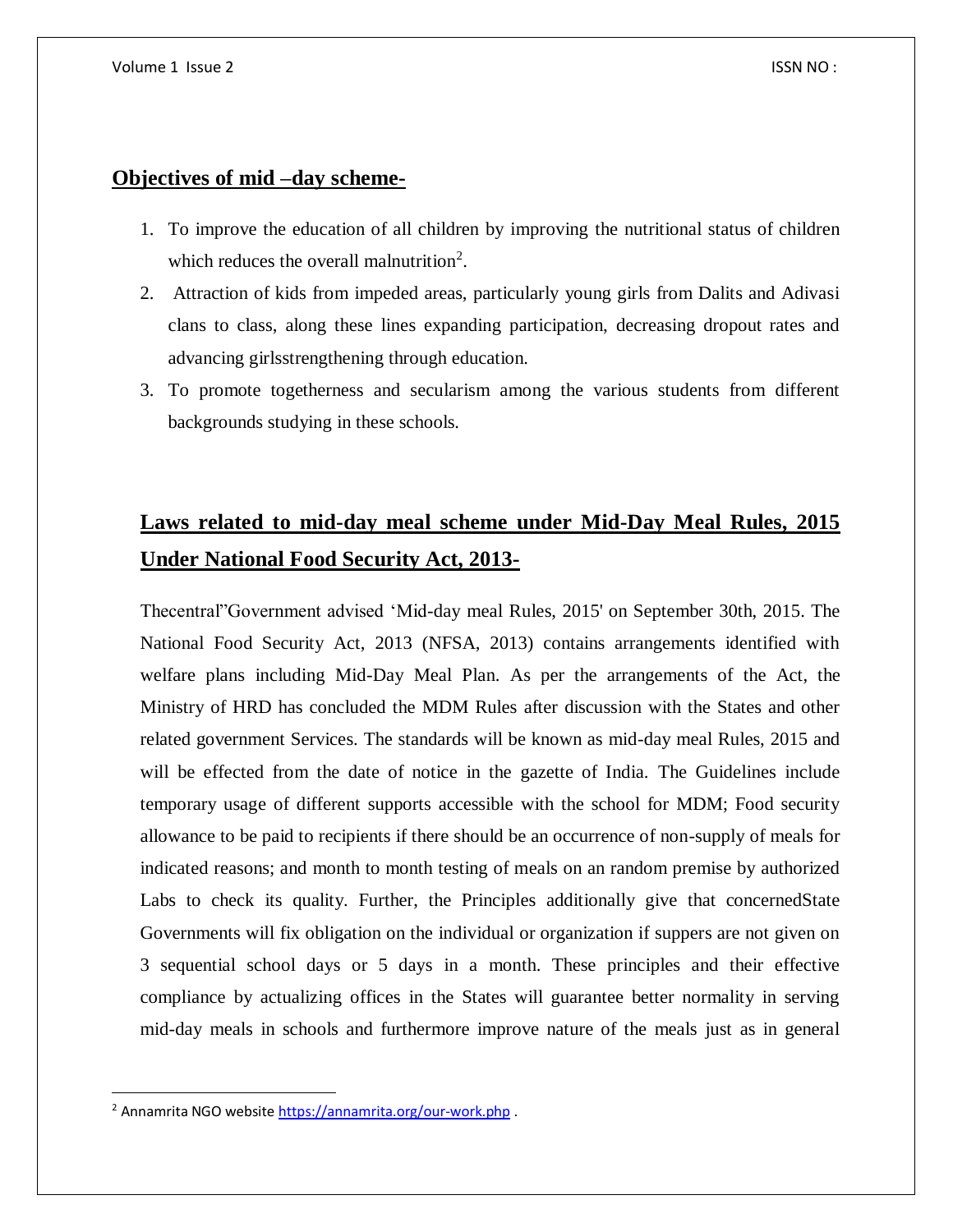$\overline{a}$ 

execution of the mid-day meal in the nation. The notable arrangements of the guidelinesare as under:

- 1. Privileges of children<sup>3</sup>: Each child between the age group of six to fourteen years studying in classes I to VIII who enlist and go to the school, will be givena hot prepared meal having nutritional principles of 450 calories and 12 gm of protein for primary and 700 calories and 20 gm protein for upper primary students for free of charge each day with the exception of on school holidays. The place of serving meals to the children will be school only.
- 2. Execution of the Plan<sup>4</sup>: Each school will have the facility for preparing the meal in a clean way. Schools in urban zone may utilize the facility of centralized kitchens for preparing the meals in any place required as per the rules givenby the Central Government and the meal will be served to youngsters at the individual school as it were.
- 3. Responsibility of School Management Committee: The School Management Committee mandated under Right to Free and Compulsory Education Act, 2009 to monitor the working of the Mid-day meal Scheme and monitor the quality of meals provided to the children, cleanliness of theplace of cooking and maintenance of hygiene in implementation of mid-day meal scheme.
- 4. Obligation of School Advisory group: The School management committee under Right to Free and compulsory education Act, 2009 will likewise screen the usage of the mid-day meal Plan and will directthe nature of meals given to the children, neatness of the spot of cooking, and maintenance of cleanliness in usage of mid-day meal scheme.
- 5. Usage of School Assets: The Superintendent or Headmistress of the school will be allowed to use any fund accessible in school with the end goal of continuation of Mid-Day Meal Scheme in the school if there is a temporary unavailability of nourishment grains, cooking cost, and in the school. The used fund will be repaid to the school account following receipt of mid-day meal funds.

<sup>&</sup>lt;sup>3</sup>Convention on the Rights of the Child". United Nations. 20 November 1989. Retrieved 28 July 2013. <sup>4</sup> The website of the Press Information Bureau Government Of India <https://pib.gov.in/newsite/mbErel.aspx?relid=128354>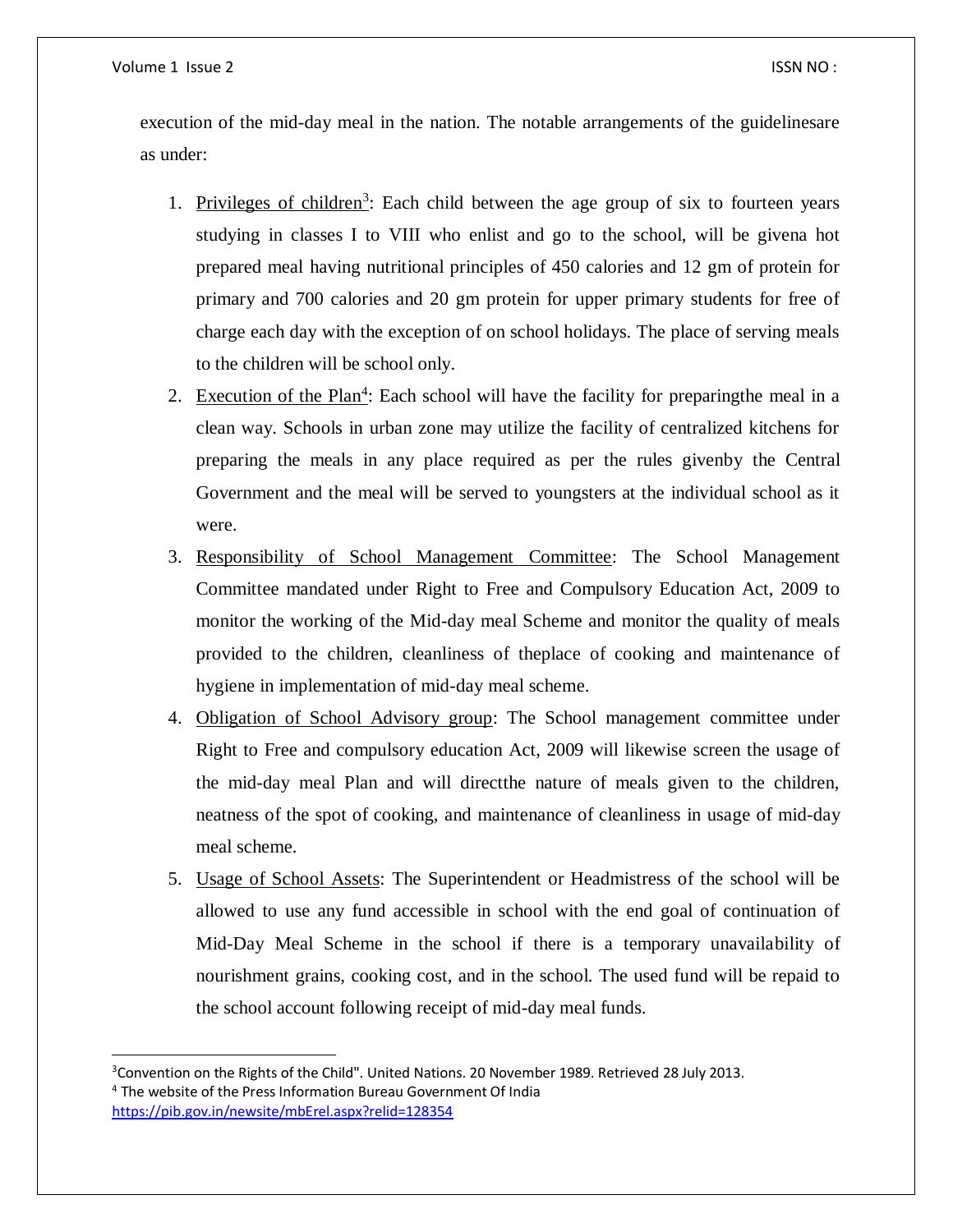- 6. Testing of the meals by Authorized Labs to guarantee nutritional standards: Hot cooked meal given to kids will be assessed and confirmed by the Government Food Research Laboratory or any lab certified, to guarantee that the meal satisfies the nutritional guidelines and quality. The Food and Drugs Administration Department of the State may gather samples to guarantee the nutritive worth and quality of the meals. The samples will be gathered every once in a month from arbitrarily chosen schools or concentrated kitchens and will be sent for assessment to the authorized labs.
- 7. Food Security Allowance. -. If the mid-day meal aren't given in the school on any school day due to non-accessibility of food grains, cooking cost, fuel, or absence of cook-cum-assistant or some other explanation, the State Government will pay an allowance by the fifteenth of the succeeding month in the way given below
	- (a) Amount of Nourishment gains according to the qualification of the kid; and
	- (b) Cooking cost in the State.

# **Mid-day meals in USA <sup>5</sup>**

Schoolmeal programin the United States provide college food free of rate, or at a governmentsubsidized price, to U.S. Students from low-profits households. These free or subsidized food are equivalent tohousehold meals in terms of safety, and could improve children's fitness and amplify their educational possibilities. A study of a free college meal in the United States, determined that presenting unfastened meals to elementary and center school children in regions characterized via high food lack of confidence brought about increased discipline in the variousstudents.

The largestfaculty mealproviderin the United States is the National School Lunch Program (NSLP), which became came into operation of President Harry S. Truman<sup>6</sup> in 1946. Its purpose

 $\overline{a}$ 

<sup>&</sup>lt;sup>5</sup> School meals in the United States Of America -

[https://en.wikipedia.org/wiki/School\\_meal\\_programs\\_in\\_the\\_United\\_States](https://en.wikipedia.org/wiki/School_meal_programs_in_the_United_States)

<sup>&</sup>lt;sup>6</sup>"National School Lunch Program (NSLP) | Food and Nutrition Service". [www.fns.usda.gov.](http://www.fns.usda.gov/) Retrieved 2016-02-03.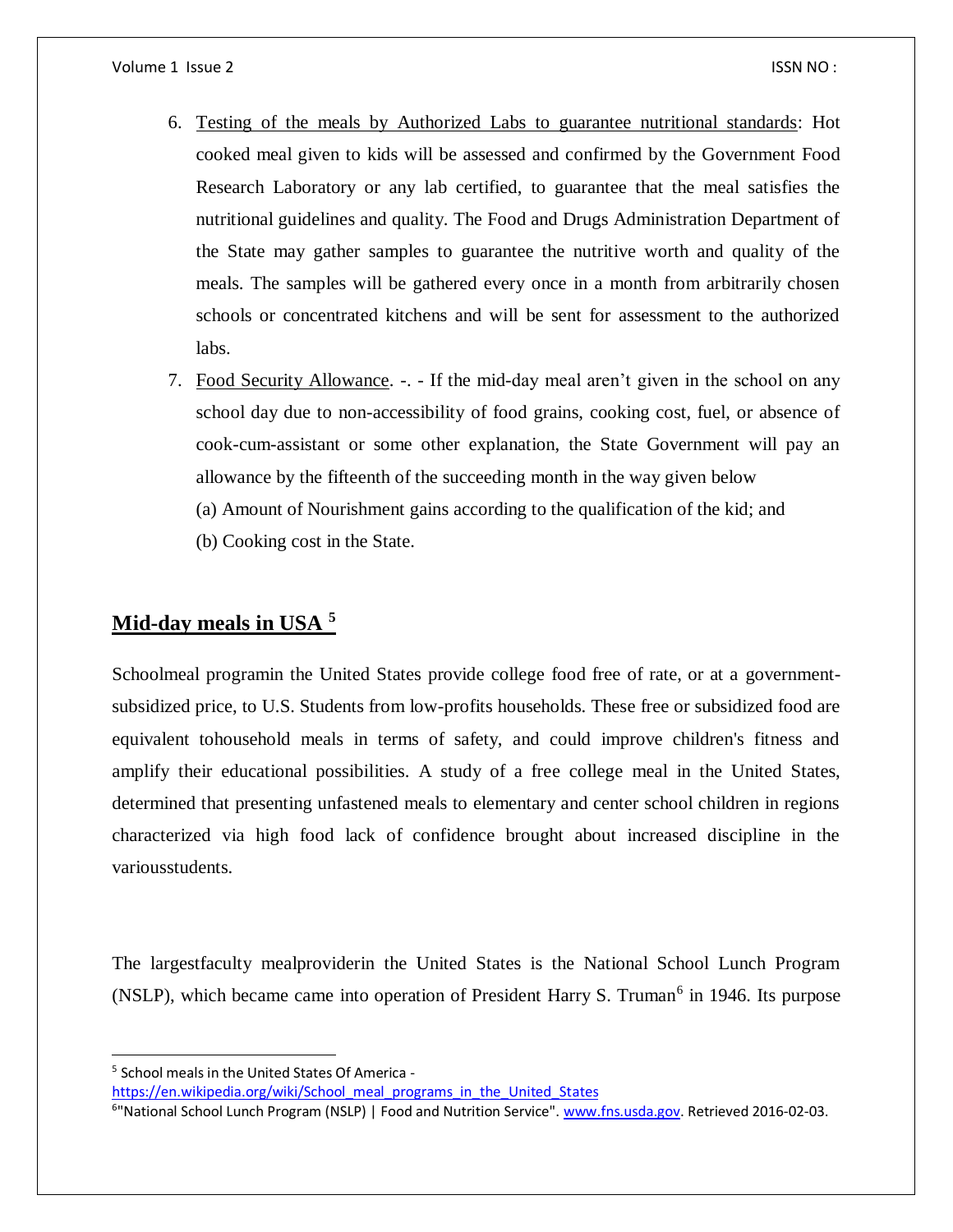$\overline{\phantom{a}}$ 

is to prevent malnutrition and provide a basis for true nutritional fitness<sup>7</sup>. The textual content of the National School Lunch Act, which brought this system, known as "it a "degree of countrywide protection, to protect the health and properly-being of the country's youngsters and to encourage domestic consumption of nutritious agricultural commodities".

The NSLP currently operates in more than one hundred thousand public schools, nonprofit private schools, and residential care establishments. It provides more than 5 billion low-cost or loose lunches for 12 months to eligible students, with the purpose of ensuring nutritious meals for children who might not otherwise get good food regimen. In 2012, it served extra than 31 million youngstersper day.

### **Indian states performing in mid-day meal scheme<sup>8</sup>**

There is sharp contrasts in the quality of food served in different states in mid-day meals in India. At one end, Tamil Nadu,servesnourishing school meals across thestate while there is no sign of it in the states of Bihar and Uttar Pradesh despite the Supreme Court ruling."

These complexities are not completely reflected in the CES review. To begin with the nature of school-meal program is altogether preferable in Karnataka over in Chhattisgarh or Rajasthan. Karnataka is distinct in many ways in general schooling apart from their counterparts.In contrast, the mid-day meal infrastructure in Chhattisgarh and Rajasthan is still highly inadequate. In Bihar, the mid-day meal is being regularly served and this scheme is performing better than many other schemes in the state.Poor food quality is being served in Goa, Maharashtra and Odisha. In Delhi, there are numerous complaints coming up from parents about the nutritional content of the food,further there is no proper complaint mechanism. There have been food

<sup>&</sup>lt;sup>7</sup>The Stark Contrast Between Midday Meals In India Vs The Rest Of The World Will Shock You in India Times[https://www.indiatimes.com/news/india/what-indian-kids-eat-at-school-as-opposed-to-other-nations-will-take](https://www.indiatimes.com/news/india/what-indian-kids-eat-at-school-as-opposed-to-other-nations-will-take-you-by-surprise-231179.html)[you-by-surprise-231179.html](https://www.indiatimes.com/news/india/what-indian-kids-eat-at-school-as-opposed-to-other-nations-will-take-you-by-surprise-231179.html)

<sup>8</sup> Article in the Times of India dated 27 nov,201[3 https://timesofindia.indiatimes.com/india/Centres-ranking-of](https://timesofindia.indiatimes.com/india/Centres-ranking-of-states-on-midday-meal-scheme-sparks-protests/articleshow/26435658.cms)[states-on-midday-meal-scheme-sparks-protests/articleshow/26435658.cms.](https://timesofindia.indiatimes.com/india/Centres-ranking-of-states-on-midday-meal-scheme-sparks-protests/articleshow/26435658.cms)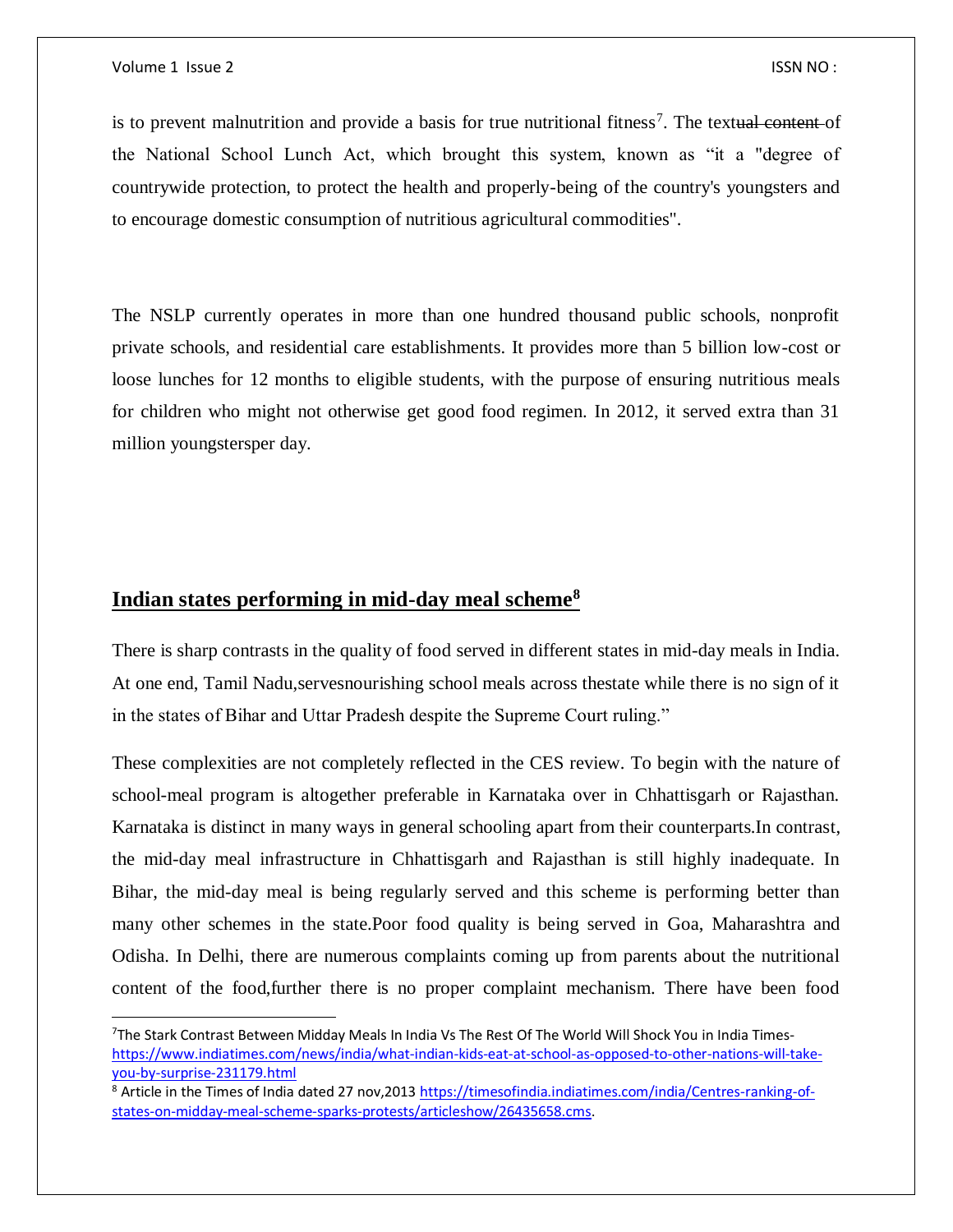poising complaints coming from states like Bihar, Jharkhand etc, but also there are states like Tamil Nadu, which are constantly improving and providing quality food to its students. Tamil Nadu is the best performing state under the mid-day mealscheme.

#### **Cooking cost per child per meal<sup>9</sup>**

According to MHRD's notice, dated June 24, 2019, the current cooking cost per child per day is Rs. 4.48 for primary and Rs. 6.71 for upper primary children.

#### **Budget allocation for the Mid-Day Meal Program<sup>10</sup>**

Currently, in the year 2019-20, MDM program is Rs. 11,000 crore scheme which is Rs. 500 crore extra than the price range allocated in the 2018-19. In the past year, to this point about Rs. 2,322.32 crore has been released by centre. The budget allocation for MDM saw a steep decline from Rs. 13,215 crore in 2014-15 to Rs. 9,236.40 crore in 2015-16

# **Criticism<sup>11</sup>**

 $\overline{\phantom{a}}$ 

Despite the "success of the program, child malnutrition as a problem persists in India. According to data, 42.5% of the children below 5years of age are underweight. Some simple health measures which include the usage of iodised salt and getting vaccinations are unusual in India". "India is domestic to the sector's biggest meals insecure population, with greater than 500 million folks that are hungry", "according to the India State Hunger Index (ISHI) said. It has been observed that many children in India don't get enough food to eat and when compared to US, it does not look good. The rate of India's malnutrition is higher than the whole sub-Saharan region. India is ranked very lower in global hunger index than many countries.The neighbor's are better performers than India. Improving the vitamin content of all the foods provided to the children is of the utmost urgency in the Indian state.

<sup>10</sup> News article in The WIRE dated- 1 Feb, 2019 [https://swachhindia.ndtv.com/national-nutrition-month-things-to](https://swachhindia.ndtv.com/national-nutrition-month-things-to-know-about-india-mid-day-meal-scheme-world-largest-school-feeding-program-38040/)[know-about-india-mid-day-meal-scheme-world-largest-school-feeding-program-38040/](https://swachhindia.ndtv.com/national-nutrition-month-things-to-know-about-india-mid-day-meal-scheme-world-largest-school-feeding-program-38040/)

<sup>9</sup> News article in NDTV.COM dated Nov 13,2019 [https://swachhindia.ndtv.com/national-nutrition-month-things-to](https://swachhindia.ndtv.com/national-nutrition-month-things-to-know-about-india-mid-day-meal-scheme-world-largest-school-feeding-program-38040/)[know-about-india-mid-day-meal-scheme-world-largest-school-feeding-program-38040/](https://swachhindia.ndtv.com/national-nutrition-month-things-to-know-about-india-mid-day-meal-scheme-world-largest-school-feeding-program-38040/)

 $11$ News article in Livemint dated- 20 january, 202[0 https://www.livemint.com/politics/policy/govt-set-to-review](https://www.livemint.com/politics/policy/govt-set-to-review-mid-day-meal-scheme-amid-row-over-food-quality-1568055948575.html)[mid-day-meal-scheme-amid-row-over-food-quality-1568055948575.html](https://www.livemint.com/politics/policy/govt-set-to-review-mid-day-meal-scheme-amid-row-over-food-quality-1568055948575.html)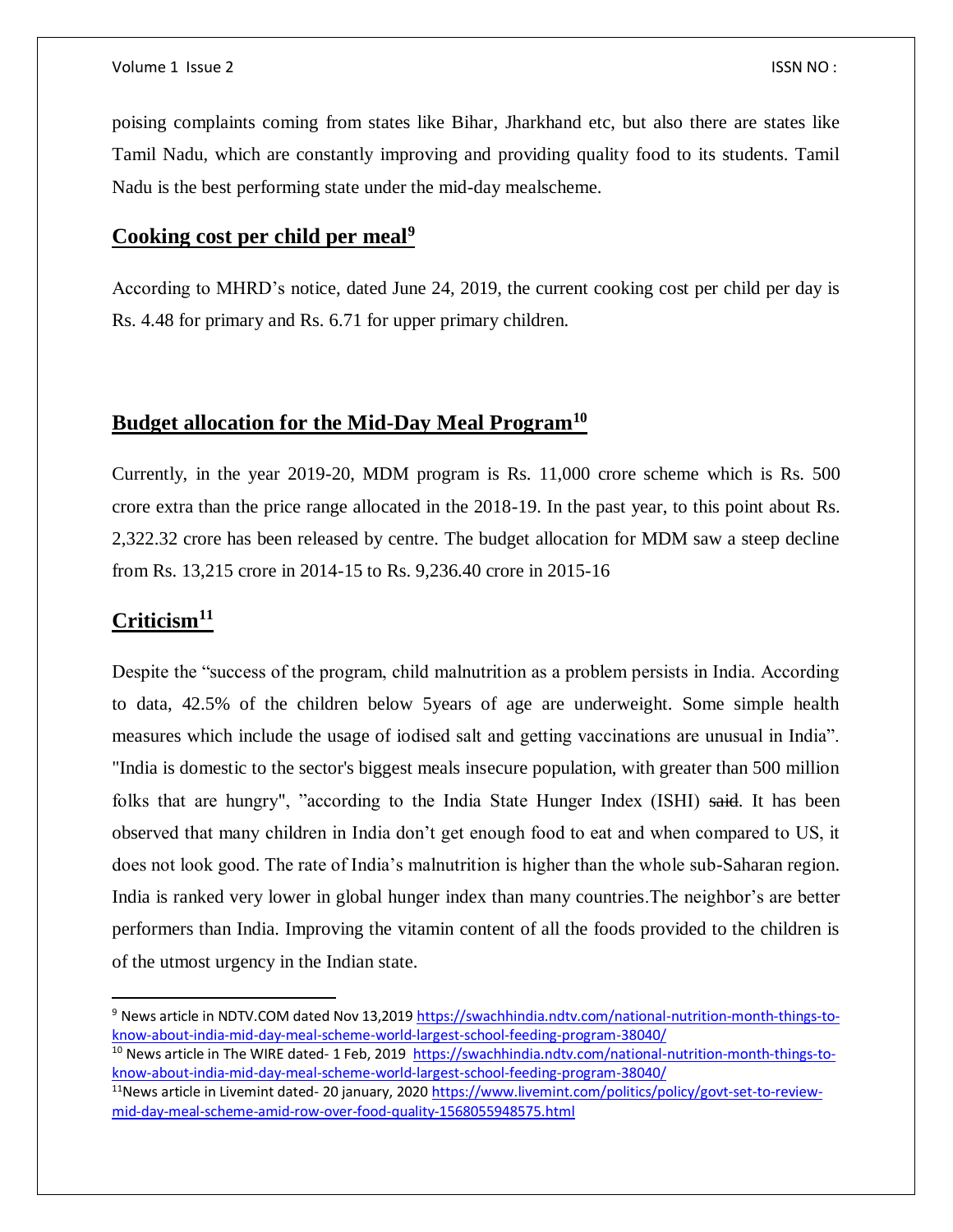#### **Conclusion**

With the above topics covered in the paper, we can conclude that mid-day meal in India is not in a very good state today. Though there is some progress happening but the overall condition and result is poor. On one hand, the state of Tamil Nadu is performing very well in aspects of food quality, supplies, and equipment and cooking, there are some states like Uttar Pradesh and Bihar where there is no sign of mid-day meal being served in specific areas. Tamil Nadu is also performing well in aspects of education and infrastructure while its counterparts aren't doing that great. In one incident, UP NGO found dead rat in a dal utensil and in another incident, 1 liter of milk was diluted and served to many children<sup>12</sup>. These incidents cannot be taken lightly and the government has to take some action as soon as possible or else there will be many problems arising.

From the research, it has also been found out that the mid – day meal being served in other countries such as Europe and North America, are in a better state than India. The meals served there are more nutritious and prepared in a very hygienic manner. Thus, the government should take necessary action and try to improve the mid-day meal scheme in India.

#### **Suggestions**

 $\overline{a}$ 

After conducting the researchI would like to suggest that, I feel that this whole project should go to the private sector and the government should appoint private players to take care of them. The budget which they keep for the projectbe given to a private company who would be more capable of taking care of the meals.

If not possible, the government should rather make more strict policies and try to implement the scheme in a more severe manner. The cleanliness of the kitchens should be increased and the government should give more nutritional food content and should make it an overall balanced meal. Also the states which are poorly performing should be given a special preference and should be kept under more supervision.

 $12$  News article in Hindustan times dated Dec 4, 201[9 https://www.hindustantimes.com/topic/mid-day-meal](https://www.hindustantimes.com/topic/mid-day-meal)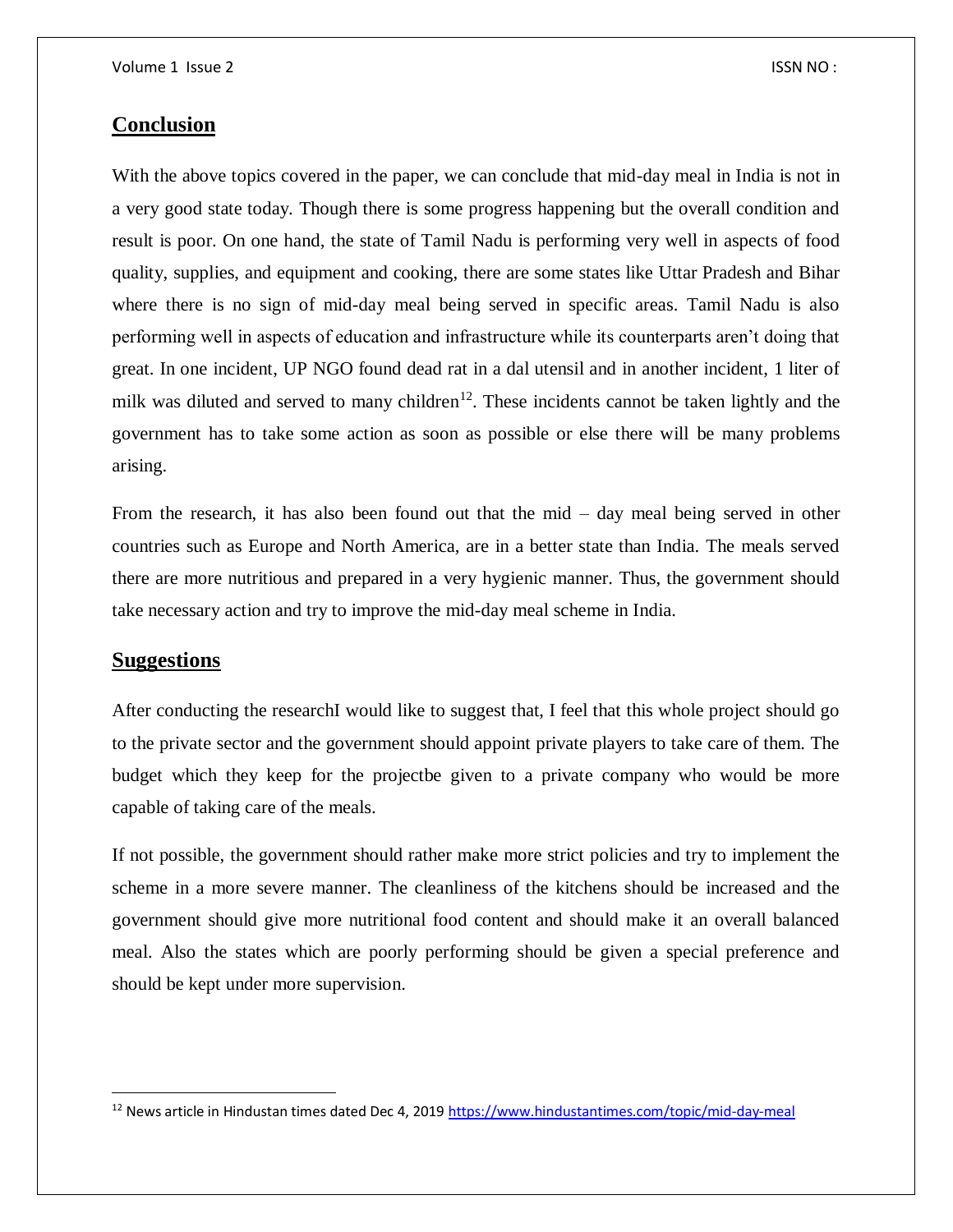#### **Research methodology**

The research methodology used is very simple. The whole research paper relies on article sources and other government findings solely based on internet sources. All of the data and research present in the paper is taken and interpreted from online articles and other online websites. The reason for choosing this type of method is because my topic's data is mostly available on internet and most of the sources of my paper are government website so this is the sole reason for taking such a methodology for my research paper.

## **Review of literature**

- 1. Kumar Raviranjan in his book titled"Mid-Day Meal Programme in India" has discussed about the problems being faced by the scheme in the country particularly in the lower sections and then he has suggested ways of how the government can implement ways to improve the scheme in India and make it more effective.
- 2. Jean Drèze and Aparajita Goyal in their research paper titled "Future of Mid-Day Meals" published in Economic and Political WeeklyVol. 38 in the year 2003 conducted a research and found out about the supreme courts judgment and how the impact of midday meals was happening on school children and discussed about the right to food.
- 3. Reetika Khera in her article titled "Mid-Day Meals: Looking Ahead" published in Economic and Political WeeklyVol. 48, in the year 2013 has discussed about the positive sides of the mid-meal with regard to enrolment, attendance, retention and nutrition. It also discusses about the Bihar food poising tragedy and what has to be learnt from it.
- 4. Sony Pellissery, Sattwick Dey Biswas and Biju Abraham in their journal article titled "A Dignified Meal: Negotiated Spaces in India's School Meal Program" published in The International Journal of Social Quality Vol. 6, in the year 2016 examine India's right to food legislation and its implementation in school meal programs and discuss about the relationship between the students and the teachers and they conducted research in the states of Kerala and West Bengal.
- 5. Prerna Katiyar in her article titled"What's ailing India's midday meal scheme" in the economic times dated 21 Dec, 2019 has discussed about the problems being faced by the